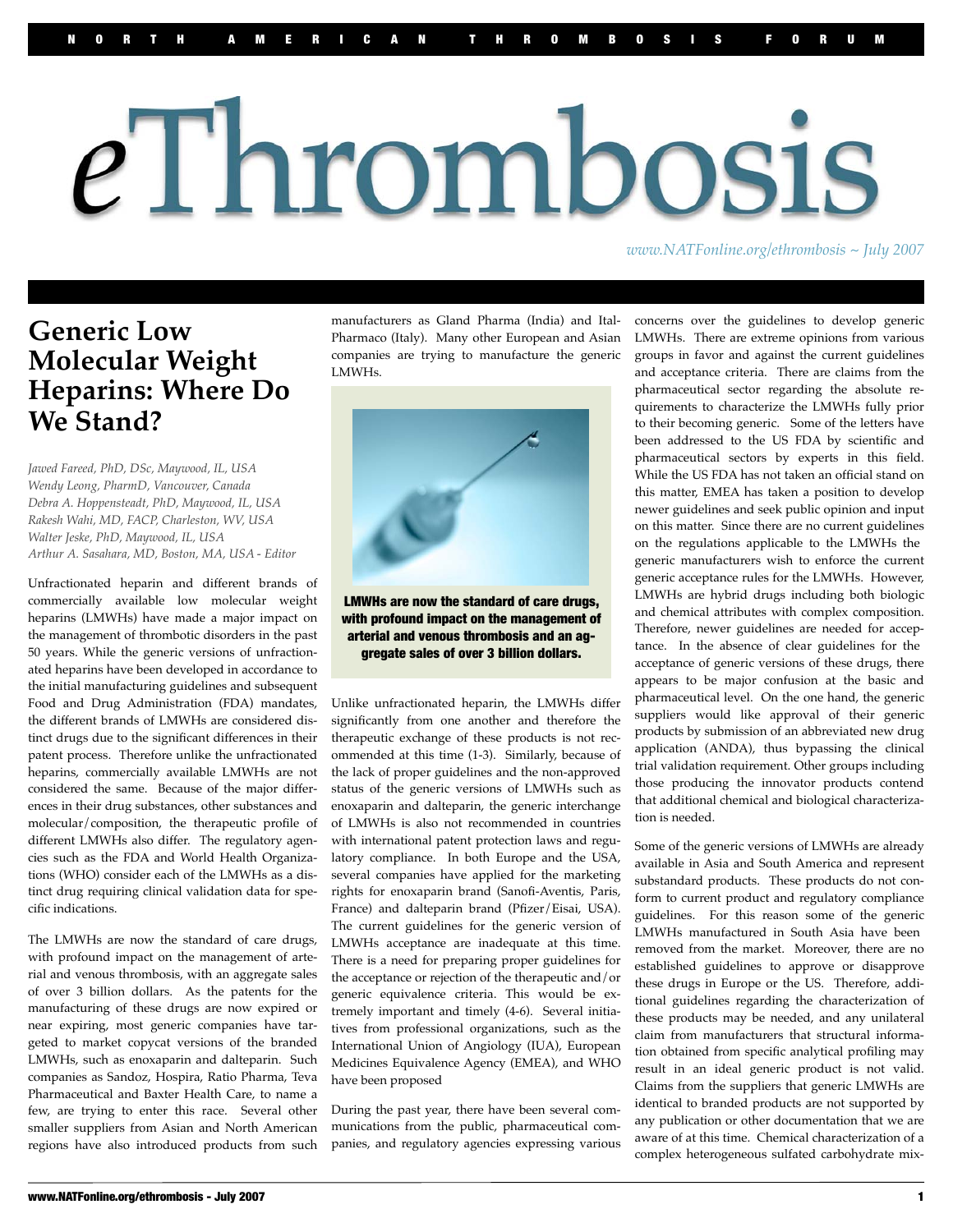ture may be similar; however, the pharmacodynamics of such a mixture is a cumulative biologic response (6-8). Until data on pharmacodynamics are available, the product(s) cannot be claimed similar. Therefore in addition to the chemical characterization, molecular profiling of these drugs may be necessary.

It is indeed true that until now, the FDA has not approved a generic version of a complex sugar generic product. We do not believe that LMWHs can be fully characterized in terms of chemical, biochemical, biophysical or biologic actions by any single group as these products are derived from porcine mucosal sources which require biologic characterization. There are many factors including the starting material that are important determinants of the final product and that may show batchto-batch variation (6-8). Any claims that a generic manufacturer will have a significant regulatory advantage over other generic suppliers may not be valid.

It has been known for some time that nonanticoagulant components of heparin exert additional biological actions. Some of these have been described in several reports. To fully characterize the biological effects of LMWHs and their components is a very difficult task. Interestingly, neither the innovator nor generic products have been characterized in terms of their anticoagulant and nonanticoagulant components. Heparin has been used for over 50 years; however, its chemical and biologic attributes are not fully understood even at this time. Knowledge of the structure of heparin (sequences and other properties) has been useful but these properties do not fully characterize heparin in terms of its pharmacologic effects.

Some scientists and consultants for generic manufacturers undoubtedly have a good track record in analytical techniques for carbohydrate analysis. However, the relevance of the data produced by them to generic equivalence is questionable. As a matter of fact, there are certain specific attributes in LMWHs such as the presence of modified structures including 5 membered rings, galactouronic acid and ethereal benzyl groups, which are not taken into account.

An ideal LMWH should be a replica of heparin and there should be no structural alterations. Unfortunately manufacturing of LMWH requires harsh enzymatic and/or chemical processes that generate certain process specific structural changes in the final product. The biologic role of these microchemical changes within the structure of heparin is minor, however, the presence of specific structures can be used to confirm the process used for their manufacturing. It is for this reason that claims regarding the 1,6 anhydromanno group as a specific signature of enoxaparin have been made. As a matter of fact, such specific structural attributes are also present in the starting material of porcine mucosal

heparin. Thus, if LMWHs are to be chemically characterized, one should also characterize all starting batches of unfractionated heparin as well. This underscores the importance of the batch and product consistency from different manufacturers of heparin. In China, the global source of porcine heparin, crude heparin is collected from hundreds of manufacturers and the pooled products are sold to pharmaceutical companies. There is no guarantee on the uniformity of the starting material. If there is a characterization needed for regulatory purposes it should be instituted at this stage.

Several carbohydrate chemists dedicated to carrying out structural work on heparins have already published some key steps in characterizing heparins. It is indeed true that sophisticated techniques such as nuclear magnetic resonance and mass spectrometry can be used to further characterize any molecule; however, their relevance to drug development is limited. In the case of the individual LMWHs, specific molecular attributes such as the presence of a double bond, constricted rings and anomeric structures are sufficient to differentiate these agents from one another. In addition, affinity based methods to investigate the binding profile provides useful data on the interactions of LMWHs. Even if this data is generated it can not be used as a substitute for the cumulative biologic responses which can only be obtained from animal models and especially from clinical trials.

We believe that some of the current available generic LMWHs may not be equivalent to branded products; however, there are several other manufacturers of generic LMWH whose products may pass the current regulatory stipulations. Thus, there is a clear need for additional regulatory stipulations focusing on the pharmacodynamic equivalence of these products. Until such guidelines are available a generic interchange is not valid. Regarding the therapeutic interchange, it is unlikely that a particular laboratory test may be sufficient in developing guidelines to interchange one product to another product.

References have been made to the typical standards of FDA for sameness (bioavailability) for more complex structures. In the case of LMWHs, bioavailability has a limited meaning as additional microchemical changes add to chemical diversity of these agents and therefore has limited value when discussing the pharmacodynamics of LMWHs Since the LMWHs represent an unique hybrid between a biologic and chemical process, the regulatory bodies currently may not have appropriate standards, as this is a totally new area. Some of the generic manufacturers have repeatedly made several unqualified statements regarding the FDA as if it has already favored their approach and is likely to give them favorable considerations. To our knowledge, the FDA does not have any favored position on this matter at this time.

When the LMWHs were initially developed, they were thought to be equivalent. There was a strong debate in the scientific community regarding the differentiation of LMWHs produced by different manufacturing processes. The regulatory bodies and professional groups ultimately accepted the fact that each of the commercially available LMWHs is a distinct drug. Therefore, therapeutic exchange between different LMWHs was not acceptable. Unlike other generic drugs, the currently available LMWHs such as enoxaparin and dalteparin are approved for specific clinical indications. Enoxaparin happens to have the most indications because of the extensive clinical validation carried out with this LMWH. If the generic industry requests the FDA for an unqualified approval for a generic enoxaparin, it would be inconsistent with regulatory compliance to grant this approval without requiring biologic and clinical validation of the generic product. Therefore, any claim, based purely on analytical characterization of a generic LMWH that the regulatory bodies will preferentially grant them approval to introduce a generic "equivalent" product for multiple indications is purely speculative. Each of the different LMWHs has various structural attributes, which can also be adjusted to meet regulatory standards (current or future). However, the real sameness can only be established in bioequivalence studies that represent a complex array of bioassays. There are more than one hundred ways to characterize heparins in biochemical, biophysical, molecular and structural methods. Moreover, the pharmacological characterizations can include over three hundred parameters. Therefore, drug development and academic research is to be differentiated. Eventually proper drug development guidelines focusing on patient safety, efficacy and peer consensus will provide the adequate approaches. At this time, some of these claims appear academic. However these may have an impact on structural characterization only. The functional characterization of these drugs is more important and will require additional work.

Despite the fact that a compendium on the analytical profile of heparins and related GAGS is not available, sophisticated analytical methods and techniques such as countercurrent distribution, circular dichroism, high resolution NMR, mass spectral analysis and ligand binding mapping have been used. More importantly, the functional profiling of these agents in terms of protein and peptide binding, modulation of enzymes, ability to release endogenous mediators such as TFPI, pharmacodynamic interactions and pharmacokinetic behavior may not be similar even though the chemical analyses indicate sameness. The long term toxicity profile along with potential accumulation of these effects is equally important. Therefore, chemical characterization alone without biologic profiling and toxicologic considerations of a complex multicomponent drug is not sufficient for optimal and ethical development. The regulatory bodies such as EMEA, US FDA and European Pharmacopeia (EP)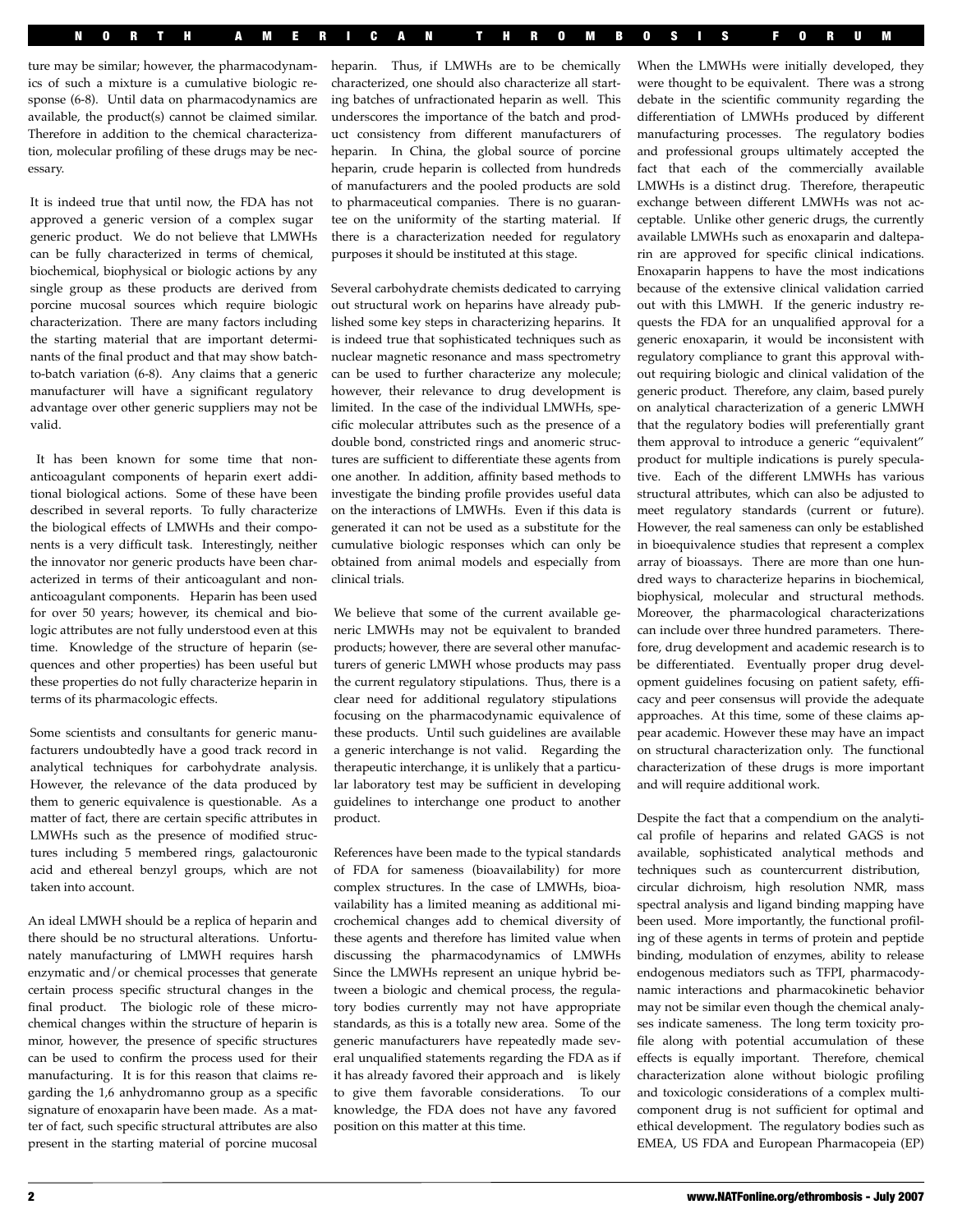are currently aware of these complexities and are urged to take steps in developing relevant guidelines for a proper review of the generic versions of LMWHs in order to avoid future harm to patients.

The public is aware of the need for the introduction of affordable medications that will be available to all those in need. Generic conversion of branded drugs within certain guidelines is one approach to accomplish this. Generic versions of synthetic organic agents can be manufactured and can pass the compliance requirement under current stipulations. However, currently there are no published guidelines for complex polycomponent drugs such as the heparins. As LMWHs are hybrids of a biological product with chemical modifications, there is a need for developing valid guidelines based on not only chemical characterization but more importantly biochemical, pharmacological and preclinical equivalence. Only then can additional decisions regarding the need for clinical assessment be addressed.

We are aware of TEVA, AMPHASTAR and MO-MENTA's application for the authorization to commercialize generic enoxaparin in the US and do not know what the US FDA will decide. However, the current generic guidelines are inadequate and should be redefined. From our discussion, extensive chemical characterization of the innovator product is not the ultimate answer, because the LMWHs are complex mixtures of oligosaccharides which are hybrids of both biologic and chemical processes and thus pharmacologic actions can only be assessed in animal models and clinical trials. Thus, true bioequivalence requires further definition. More importantly, sameness can only be proven in biologic settings and population pharmacodynamic studies. Unlike most generic drugs which are simpler and mostly used for specific indications the LMWHs have broad indications. Also, not all LMWHs are approved for the same indications. We do not believe that the premarin case study is the best precedent for understanding the FDA's current policy on generics of complex mixtures. While there are no scientific reports related to the LMWH generic conversion it is quite evident that the major interest in this process is driven by business opportunity. The claims on both sides are unilateral. Several groups are in the process of reviewing all of the relevant documentation and will be discussing this matter in scientific meetings of the International Society of Thrombosis and Hemostasis, International Union of Angiology and the International Academy of Clinical and Applied Thrombosis and Hemostasis during the coming months (July-December 2007). Together with the specific monographs, consensus reports and other documents from regulatory agencies, this information will be helpful in developing valid guidelines.

It should be stressed that technologic advances have provided us with tools to characterize chemicals and biologicals in infinite ways. To what extent

should such a characterization impact a biologically derived heterogeneous mixture of oligosaccharides whose pharmacologic actions are based upon a cumulative effect on blood cells, vasculature and plasmatic processes? The answer to this question remains unknown at this time and may require a great deal of integrated studies and carefully developed guidelines which will include animal experiments and qualified clinical trials.

NORTH AMERICAN THROMBOSIS FORUM

#### **References**

*1. Fareed J, Bick R; International Academy of Clinical and Applied Thrombosis Hemostasis and Vascular Medicine. Differentiation of low-molecular-weight heparins: practical implications. Clin Appl Thromb Hemost. 2004 Oct;10(4):299-300.*

*2. Leong W, Hoppensteadt DA. Generic forms of lowmolecular weight heparins:some practical considerations. Clin Appl Thromb and Hemost 2003;9(4), 293-297.*

*3. Fareed J, Bick R. Editorial: are the current guidelines for the acceptance of generic low molecular weight heparins adequate? Clin Appl Thromb and Hemost 2003;9(4), 269-272.*

*4. Fareed J, Iqbal O, Nader H, Mousa S, Wahi R, Coyne E, Bick R. Generic low molecular weight heprins: a significant dilemma. Clin Appl Thromb and Hemost 2003;11(4), 363-366.*

*5. Fareed J, Leong W, Hoppensteadt DA, Jeske WP,*  Walenga JM. Development of generic low molecular *weight heparins:a perspective. Hematol Oncol Clin North Am. 2005;19(1)53-68.*

*6. Maddineni J, Walenga JM, Jeske WP, Hoppensteadt DA, Fareed J. Produce individuality of commercially available low-molecular weight heparins and their generic versions: therapeutic implications. Clin Appl Thromb Hemost. 200612(3):267-76.*

*7. Messmore HL. Generic low molecular weight heparins. Clin Appl Thromb Hemost. 2006;12(3):267-76.*

*8. Fareed J, Leong W, Hoppensteadt DA, Jeske W, Walenga JM, Wahi R, Bick R. Generic low-molecularweight heparins:some practical considerations. Semin Thromb Hemost. 2004;30(6):703-13.*

#### Key Questions Related to the Development of Generic Versions of LMWHs

*Jawed Fareed, PhD*

- How valid are the regulatory guidelines for the approval of generic drugs to be applied to drugs produced by newer methods including combined biologic and clinical methods?
- 2. Should LMWHs be considered as heparin and should the same regulations be applied for their approval as for heparin and other biologics?
- 3. Are the discussions related to protein products applicable to carbohydrate derived drugs such as the LMWHs?
- Is there any modifications of the regulatory guidelines for the approval of hybrid products such as the LMWHs?
- 5. Should the complete clinical and structural characterization of a hybrid biologic/chemical product be a pre-requisite for the approval of a generic equivalent product? If so, what are the hallmarks for the innovator product?
- 6. Are additional characterization in terms of product specifications required to approve the generic versions of LMWHs?
- 7. Are there generic versions of LMWHs currently available?
- 8. How are these drugs manufactured and approved for clinical use?
- 9. Are there any safety and efficacy concerns with the use of these drugs?
- 10. Should the generic brand of a product require clinical validation?
- 11. Is the bioequivalence requirement adequate for the clinical equivalence for all indications?
- 12. There are extreme opinions on the need of complete characterization of the innovator product to carryout clinical trials on the generic equivalent. Are these necessary?
- 13. Are the differences between the branded LMWHs significant enough to consider each of these drugs to be classified as different?
- 14. Utilizing the patents for each of these agents, is it possible to manufacture the generic versions of such branded LMWHs as Dalteparin, Enoxaparin, Fraxiparin, Tinzaparin, Certoparin, Parnaparin, and Bemiparin?
- 15. Are there additional unique features in each of these LMWHs which attribute additional uniqueness for these products, not covered in the patent, that can only be described as product art and manufacturing refinements?
- 16. Are the batch differences within a branded product significant enough to suggest that within a branded name LMWHs marked variations in product profiles can be observed?
- 17. It is claimed that branded products are unique and only partially characterized suggests that individual low molecular weight heparins are unique and the patent described process may not provide sufficient information to make a generic version of each drug. Therefore, additional physicochemical analyses using newer technology has provided specific data which can be used to characterize different products.
- 18. Are there any guidelines from regulatory bodies and/or professional societies to evaluate the generic versions of LMWHs to set up acceptance or rejection criterion?
- 19. Who are the manufacturers of the generic versions of Enoxaparin? Do they have adequate knowledge to produce comparable products?

Please address questions and comments to: NATF; 1620 Tremont Street, Suite 3022; Roxbury Crossing, MA 02120, USA, Phone: (617) 525-8326, or email: info@NATFonline.org.